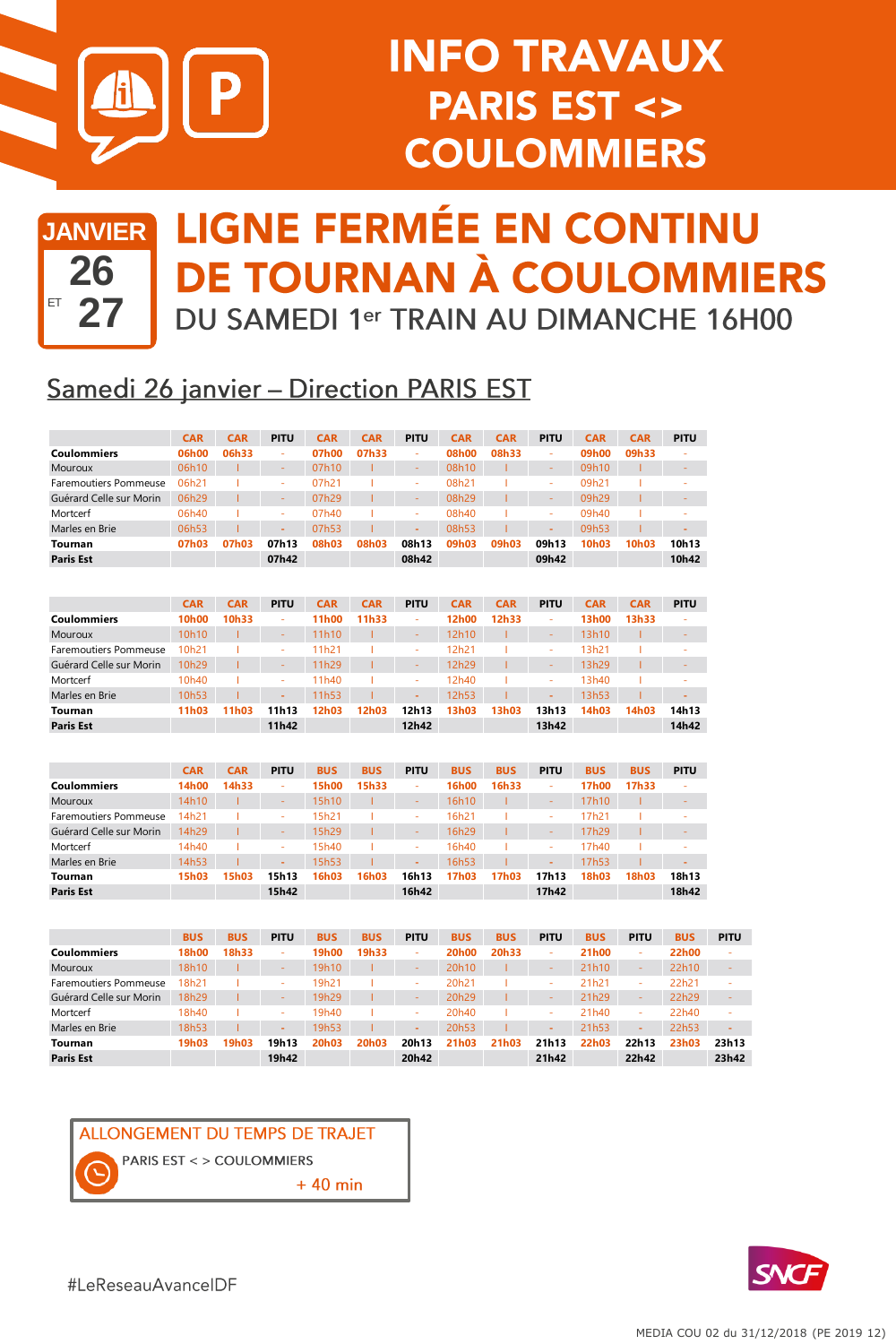

# **INFO TRAVAUX PARIS EST <> COULOMMIERS**



### **JANVIER LIGNE FERMÉE EN CONTINU DE TOURNAN À COULOMMIERS** DU SAMEDI 1er TRAIN AU DIMANCHE 16H00

#### **Samedi 26 janvier - Direction COULOMMIERS**

|                              | <b>CITU</b> | <b>BUS</b> | <b>BUS</b> | <b>CITU</b> | <b>BUS</b> | <b>BUS</b> | <b>CITU</b> | <b>BUS</b> | <b>BUS</b>        | <b>CITU</b> | <b>BUS</b> | <b>BUS</b> | <b>CITU</b> | <b>BUS</b> | <b>BUS</b> |
|------------------------------|-------------|------------|------------|-------------|------------|------------|-------------|------------|-------------------|-------------|------------|------------|-------------|------------|------------|
| <b>Paris Est</b>             | 07h16       |            |            | 08h16       |            |            | 09h16       |            |                   | 10h16       |            |            | 11h16       |            |            |
| <b>Tournan</b>               | 07h44       | 07h50      | 07h55      | 08h44       | 08h50      | 08h55      | 09h44       | 09h50      | 09h55             | 10h44       | 10h50      | 10h55      | 11h44       | 11h50      | 11h55      |
| Marles en Brie               |             |            | 08h05      | $\sim$      |            | 09h05      |             |            | 10h05             |             |            | 11h05      |             |            | 12h05      |
| Mortcerf                     |             |            | 08h18      |             |            | 09h18      |             |            | 10h18             |             |            | 11h18      |             |            | 12h18      |
| Guérard Celle sur Morin      |             |            | 08h29      |             |            | 09h29      |             |            | 10h29             | -           |            | 11h29      |             |            | 12h29      |
| <b>Faremoutiers Pommeuse</b> |             |            | 08h37      |             |            | 09h37      |             |            | 10h37             |             |            | 11h37      |             |            | 12h37      |
| Mouroux                      |             |            | 08h48      | $\sim$      |            | 09h48      | -           |            | 10 <sub>h48</sub> |             |            | 11h48      |             |            | 12h48      |
| <b>Coulommiers</b>           |             | 08h20      | 08h58      | -           | 09h20      | 09h58      | -           | 10h20      | 10h58             |             | 11h20      | 11h58      |             | 12h20      | 12h58      |
|                              |             |            |            |             |            |            |             |            |                   |             |            |            |             |            |            |

|                              | <b>CITU</b> | <b>BUS</b> | <b>BUS</b> | <b>CITU</b> | <b>BUS</b> | <b>BUS</b> | <b>CITU</b> | <b>BUS</b> | <b>BUS</b> | <b>CITU</b> | <b>BUS</b> | <b>BUS</b> | <b>CITU</b> | <b>BUS</b> | <b>BUS</b> |
|------------------------------|-------------|------------|------------|-------------|------------|------------|-------------|------------|------------|-------------|------------|------------|-------------|------------|------------|
| <b>Paris Est</b>             | 12h16       |            |            | 13h16       |            |            | 14h16       |            |            | 15h16       |            |            | 16h16       |            |            |
| <b>Tournan</b>               | 12h44       | 12h50      | 12h55      | 13h44       | 13h50      | 13h55      | 14h44       | 14h50      | 14h55      | 15h44       | 15h50      | 15h55      | 16h44       | 16h50      | 16h55      |
| Marles en Brie               |             |            | 13h05      | ٠           |            | 14h05      |             |            | 15h05      |             |            | 16h05      | ۰           |            | 7h05       |
| Mortcerf                     |             |            | 13h18      |             |            | 14h18      |             |            | 15h18      |             |            | 16h18      |             |            | 17h18      |
| Guérard Celle sur Morin      |             |            | 13h29      |             |            | 14h29      |             |            | 15h29      |             |            | 16h29      |             |            | 17h29      |
| <b>Faremoutiers Pommeuse</b> |             |            | 13h37      |             |            | 14h37      |             |            | 15h37      |             |            | 16h37      |             |            | 17h37      |
| Mouroux                      |             |            | 13h48      | -           |            | 14h48      |             |            | 15h48      |             |            | 16h48      |             |            | 17h48      |
| <b>Coulommiers</b>           | -           | 13h20      | 13h58      | -           | 14h20      | 14h58      |             | 15h20      | 15h58      | $\sim$      | 16h20      | 16h58      | -           | 17h20      | 17h58      |

|                              | <b>CITU</b>              | <b>BUS</b> | <b>BUS</b> | <b>CITU</b> | <b>BUS</b> | <b>BUS</b> | <b>CITU</b> | <b>BUS</b> | <b>BUS</b>        | <b>CITU</b> | <b>BUS</b> | <b>BUS</b> | <b>CITU</b> | <b>BUS</b> | <b>BUS</b> |
|------------------------------|--------------------------|------------|------------|-------------|------------|------------|-------------|------------|-------------------|-------------|------------|------------|-------------|------------|------------|
| <b>Paris Est</b>             | 17h16                    |            |            | 18h16       |            |            | 19h16       |            |                   | 20h16       |            |            | 21h16       |            |            |
| <b>Tournan</b>               | 17h44                    | 17h50      | 17h55      | 18h44       | 18h50      | 18h55      | 19h44       | 19h50      | 19h55             | 20h44       | 20h50      | 20h55      | 21h44       | 21h50      | 21h55      |
| Marles en Brie               |                          |            | 18h05      |             |            | 19h05      |             |            | 20h05             | -           |            | 21h05      |             |            | 22h05      |
| Mortcerf                     |                          |            | 18h18      |             |            | 19h18      |             |            | 20h18             |             |            | 21h18      |             |            | 22h18      |
| Guérard Celle sur Morin      |                          |            | 18h29      |             |            | 19h29      |             |            | 20h29             |             |            | 21h29      |             |            | 22h29      |
| <b>Faremoutiers Pommeuse</b> |                          |            | 18h37      |             |            | 19h37      |             |            | 20h37             |             |            | 21h37      |             |            | 22h37      |
| Mouroux                      | $\overline{\phantom{a}}$ |            | 18h48      |             |            | 19h48      | ۰           |            | 20 <sub>h48</sub> | -           |            | 21h48      |             |            | 22h48      |
| <b>Coulommiers</b>           |                          | 18h20      | 18h58      | $\sim$      | 19h20      | 19h58      |             | 20h20      | 20h58             |             | 21h20      | 21h58      |             | 22h20      | 22h58      |

|                              | <b>CITU</b> | <b>BUS</b> | <b>BUS</b> | <b>CITU</b> | <b>BUS</b>         |
|------------------------------|-------------|------------|------------|-------------|--------------------|
| <b>Paris Est</b>             | 22h16       |            |            | 23h16       |                    |
| Tournan                      | 22h44       | 22h50      | 22h55      | 23h44       | 23h55              |
| Marles en Brie               |             |            | 23h05      |             | 00h05              |
| Mortcerf                     | ۰           |            | 23h18      | -           | 00h18              |
| Guérard Celle sur Morin      | ٠           |            | 23h29      |             | 00h29              |
| <b>Faremoutiers Pommeuse</b> | ٠           |            | 23h37      |             | 00h37              |
| Mouroux                      | ۰           |            | 23h48      |             | 00 <sub>h</sub> 48 |
| <b>Coulommiers</b>           |             | 23h20      | 23h58      |             | 00h58              |